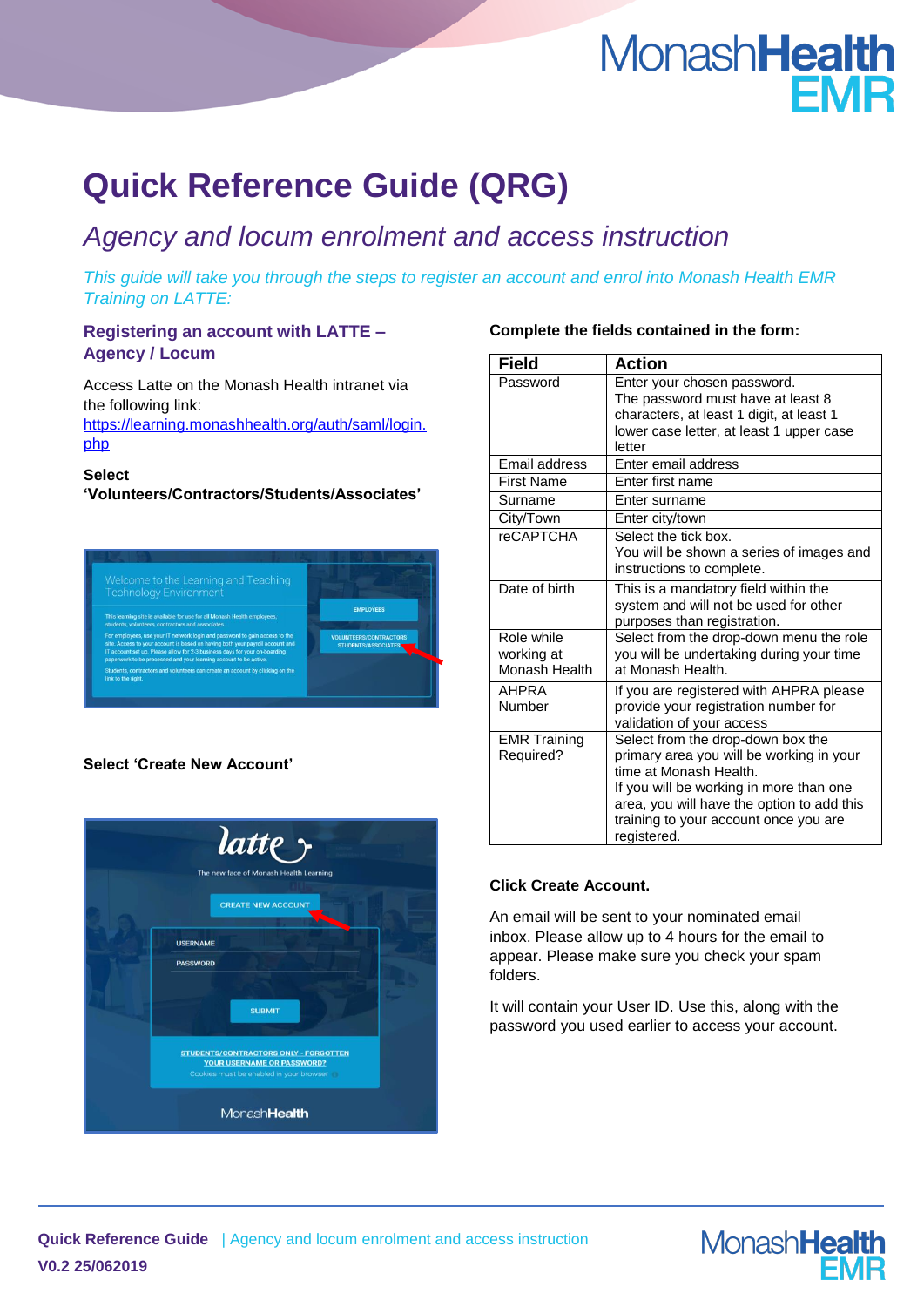#### **Accessing your learning**

Access Latte on the Monash Health intranet via the following link:

[https://learning.monashhealth.org/auth/saml/login.](https://learning.monashhealth.org/auth/saml/login.php) [php](https://learning.monashhealth.org/auth/saml/login.php)

**Select** 

**'Volunteers/Contractors/Students/Associates'**



**Enter the username you received in your email and password.**



Your required EMR training will be visible in the My Required Learning list.



#### **Click on the Course title to begin.**



You will be required to book into an EMR Classroom face-to-face session as well as complete the required e-Learning module.